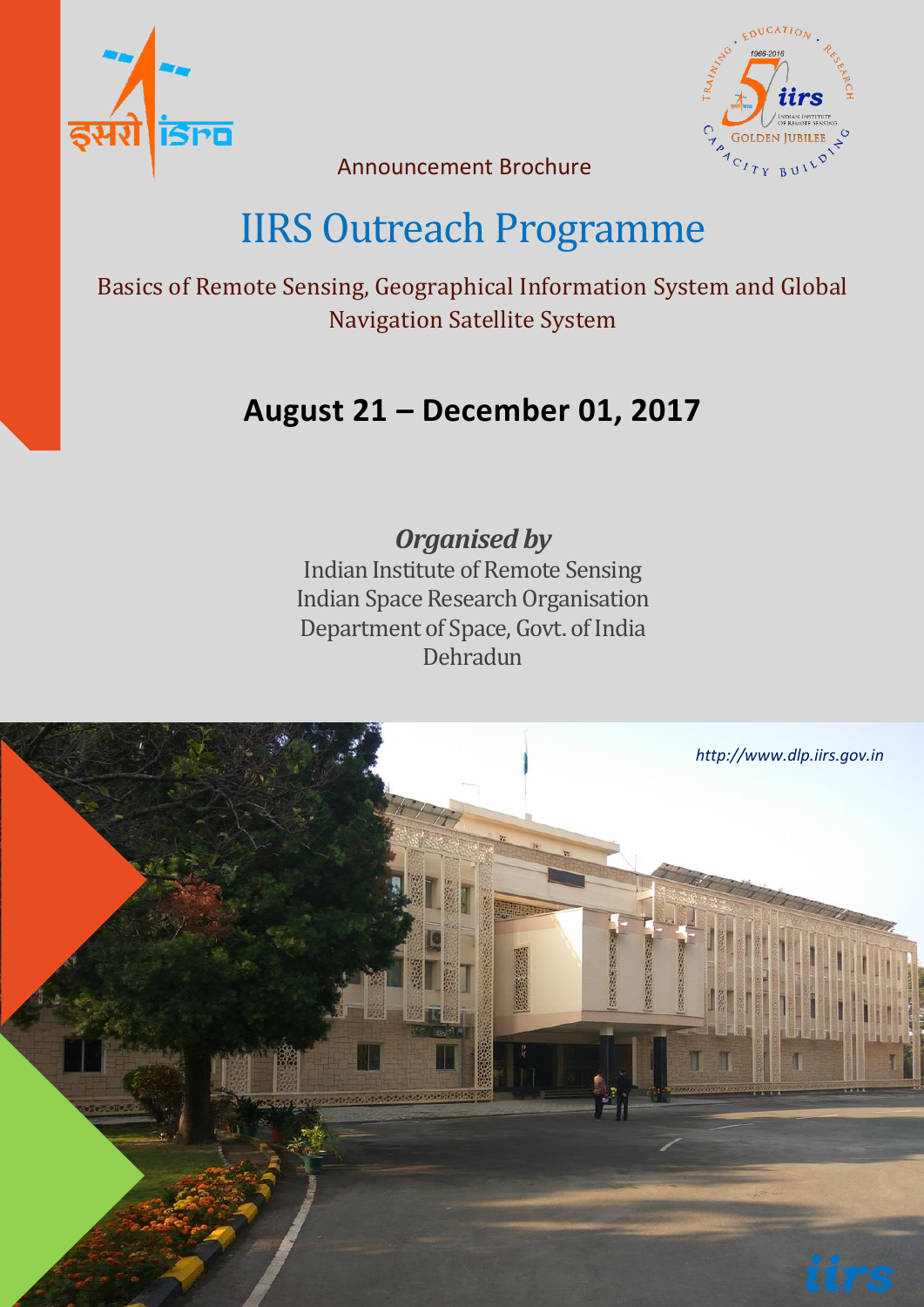### About IIRS

*Indian Institute of Remote Sensing (IIRS), a unit under Indian Space Research Organization (ISRO), Department of Space, Government of India is a premier Training and Educational Institute set-up for developing trained professionals in the field of Remote Sensing, Geoinformatics and GNSS Technology for Natural Resources, Environmental and Disaster Management. Formerly known as Indian Photo-interpretation Institute (IPI), founded in 1966, the Institute boasts to be the first of its kind in entire South-East Asia. While nurturing its primary endeavor to build capacity among the user community by training mid-career professionals, the Institute has enhanced its capability and evolved many training and education programmes that are tuned to meet the requirements of various target user groups in the society, ranging from fresh graduates to policy makers including academia.*

*The training and education programmes at IIRS includes the short duration customized courses, PG Diploma, Master's Degree (M.Tech and M.Sc.) in various disciplines. IIRS also conducts distance learning programmes under IIRS Outreach Activity.* 

#### *IIRS Outreach Programme*

*IIRS Outreach Programme focusses on strengthening the Academia and User Segments in Space Technology & Its Applications using Online Learning Platforms. IIRS distance learning program was*  initiated in 2007 with the participation of twelve universities in India. Till date, IIRS has successfully conducted 22 programs through live and interactive classrooms (also known as EDUSAT programme) and also launched five online courses under e-learning programme. Currently IIRS distance learning programme is being conducted through following modes:

- *1. Live and Interactive classroom sessions (http:dlp.iirs.gov.in)*
- *2. E-learning based online courses [\(http://elearning.iirs.gov.in\)](http://elearning.iirs.gov.in/)*

#### Live and Interactive classroom

*The use of Remote Sensing, Geographical Information System, Global Navigation Satellite System and associated geospatial technologies is increasing rapidly, creating an urgent demand for trained manpower.* The live and interactive mode of distance learning is enabled through Internet and Aview software platform developed by Amrita e-learning Lab in collaboration with Ministry of Human Resource Development (MHRD) Government of India. *The programs are available through Internet without any cost to the user. The live and interactive sessions will be conducted by experts from IISR-ISRO and other knowledge Institutions. IIRS has successfully conducted 22 such courses so far with participation of over 46590+ participants from 626+ academic institutions, government departments and industry. The beneficiaries of the programme may include:*

- *Central/State/Private Universities & Academic Institutions;*
- *Central & State Government Organizations/Departments;*
- *Research Institutes;*
- *Geospatial Industry;*
- *NGOs.*

IIRS also conducts various theme oriented online courses and monthly webinars on recent topics on geospatial technologies and its applications. Users are encouraged to actively participate on these programs. For more detail please visit IIRS official website- *[www.iirs.gov.in](http://www.iirs.gov.in/)*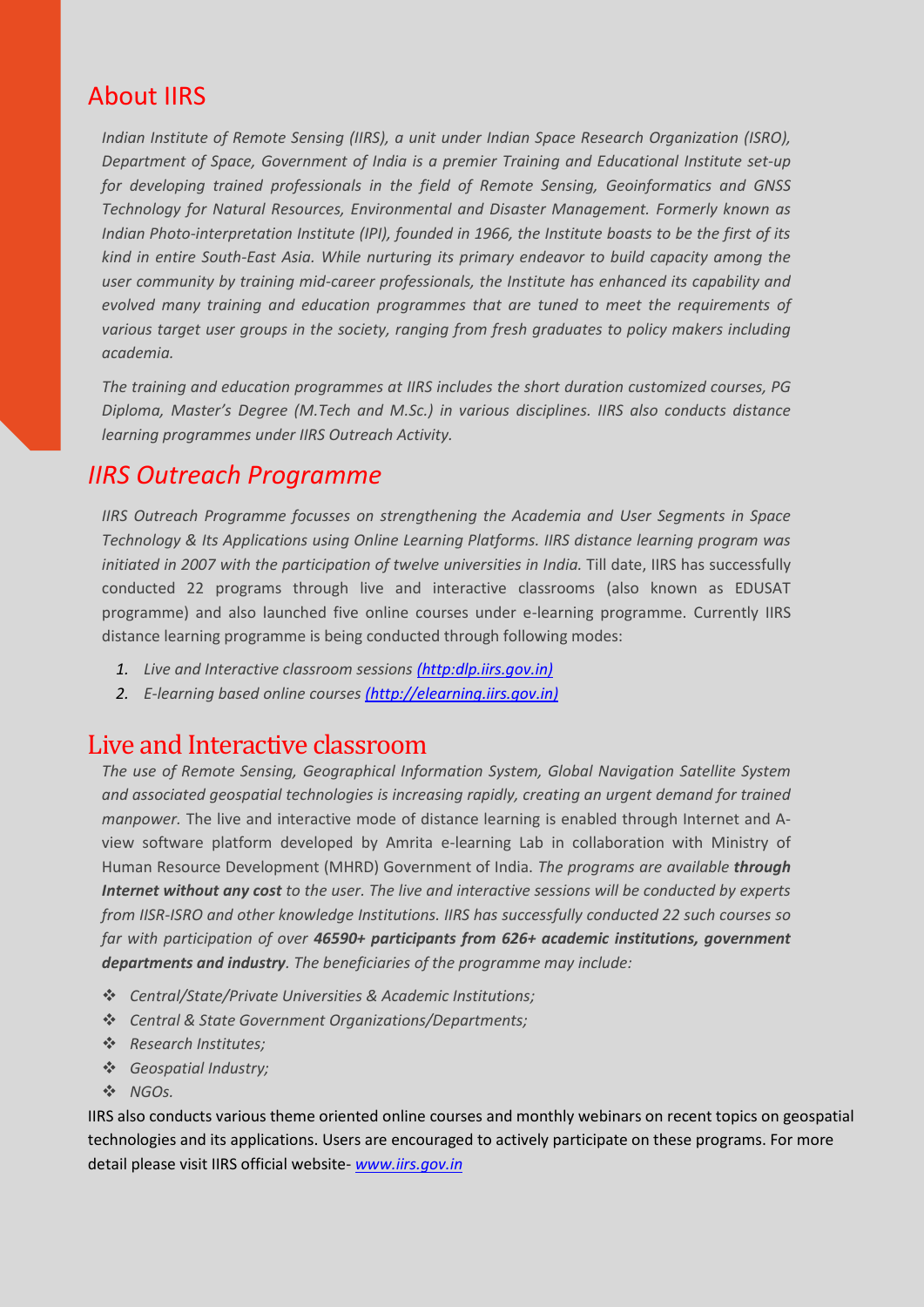### Course Announcement

 *IIRS announces four courses commencing from August 21st, 2017*

- *Remote Sensing and Digital Image Analysis (21/08/2017 to 15/9/2017): Basic Principles of Remote Sensing, Earth Observation Sensors and Platforms, Spectral Signature of different land cover features, Image interpretation, Thermal & Microwave Remote Sensing, Digital Image Processing: Basic Concepts of Rectification and Registration, Enhancement, Classification and accuracy assessment techniques.*
- *Global Navigation Satellite System and Geographical Information System (25/09/2017 to 10/11/2017): Introduction to GPS and GNSS, receivers, processing methods, errors and accuracy, GIS, databases, topology, spatial analysis and open source software.*
- *RS and GIS Applications (13/11/2017 to 01/12/2017): Agriculture and Soil, Forestry and Ecology, Geoscience and Geo-hazards, Marine and Atmospheric Sciences, Urban and Regional Studies and Water Resources.*
- *Basics of Remote Sensing, GIS and GNSS (21/08/2017 to 01/12/2017): Comprehensive course consisting of above three courses.*

 *The participants can register for individual course of their choice or the entire Programme.*

#### Target Participants

- *Student of Undergraduate and Postgraduate courses (any year);*
- *Technical/ Scientific Staff of Central/ State Government Ministries/ Departments;*
- *Faculty / Researchers at university / Institutions.*

#### Course Study Material

 *Course study materials such as lecture slides, video recorded lectures, open source software, data & handouts of demonstrations, etc., will be made available through IIRS ftp link (ftp://ftp.iirs.gov.in) Video lectures will also be uploaded on YouTube Channel [\(http://www.youtube.com/user/edusat2004\)](http://www.youtube.com/user/edusat2004).*

#### Course Fee

 *There is no course fee.*

#### Course Registration

 *Course updates and other details will be available on URL- [http://www.dlp.iirs.gov.in](http://www.dlp.iirs.gov.in/)*

- *To participate in the program, organizations/universities/departments/ Institutes have to identify a Coordinator at their end. The coordinator is required to register his/her Institute as nodal centre at: (http://elearning.iirs.gov.in/edusat\_lms/cordinator\_registration.php).*
- *All the participants have to register online through registration page (http://elearning.iirs.gov.in/edusat\_lms/student\_registration.php) by selecting his/her organization as nodal centre.*
- *The Coordinator is required to approve the participants from his/her institute for each course.*

#### Course Funding & Technical Support

 *The programme is sponsored by Indian Space Research Organization, Department of Space, Government of India and is conducted with due technical support from Amrita Virtual & Interactive E-learning World (A-VIEW).*

#### Programme Reception

*Programme can be received through Internet connectivity of 2Mbps or better. Following hardware and software set-up is required at user end: Hardware Requirements:*